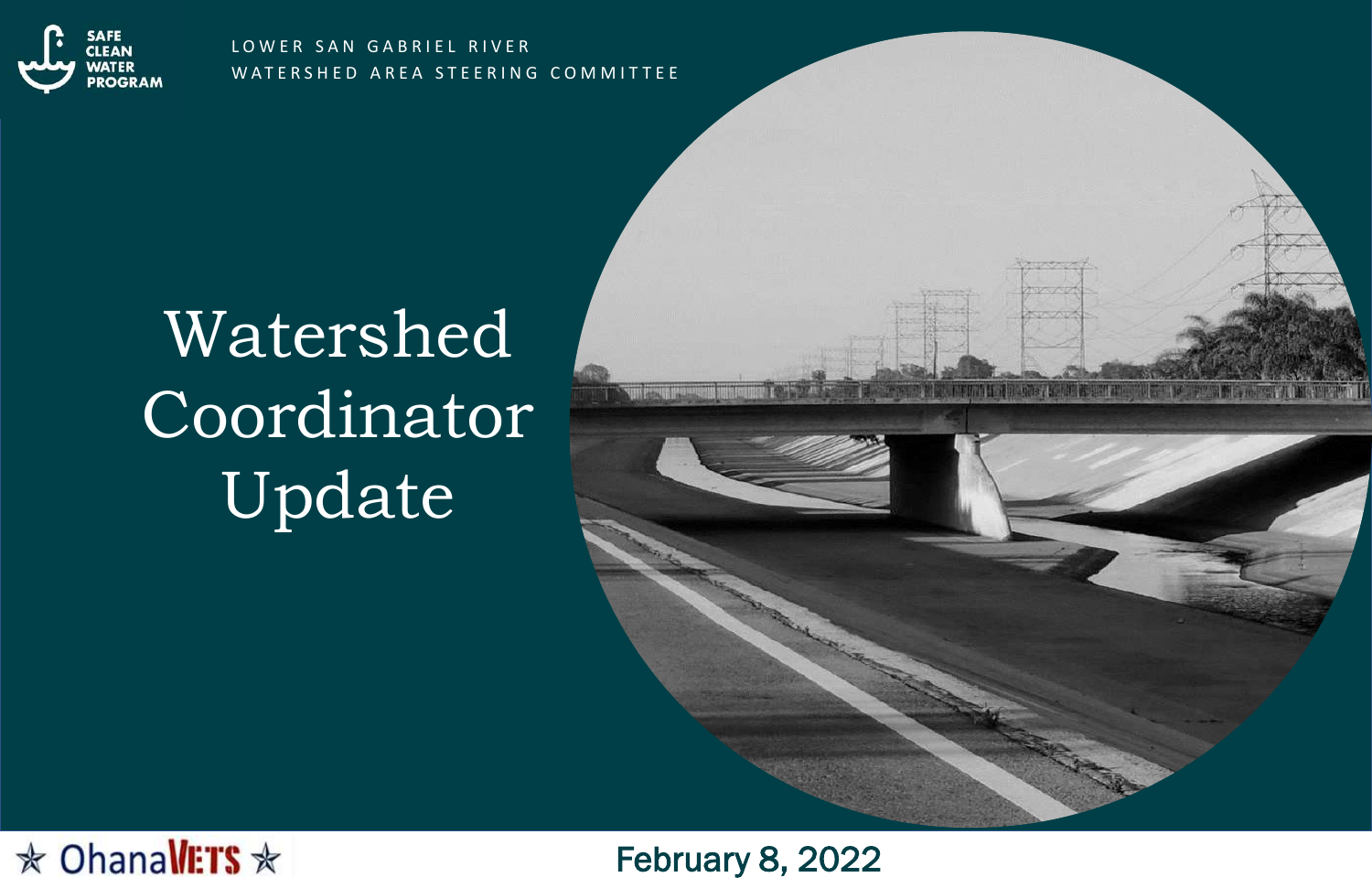## **LSGR WATERSHED COORDINATOR ROLE**

**WASC** 

**Solicit & Support New Projects**

Identify parties with project ideas & connect them with the Technical Resources Program

#### **Community Engagement**

Community

**Stakeholders** 

Gather input on community needs that SCW projects can help fulfill

Educate the public about SCWP projects in their communities

## **Public Education 1 2 3**

Inform community members about how they can voice their input

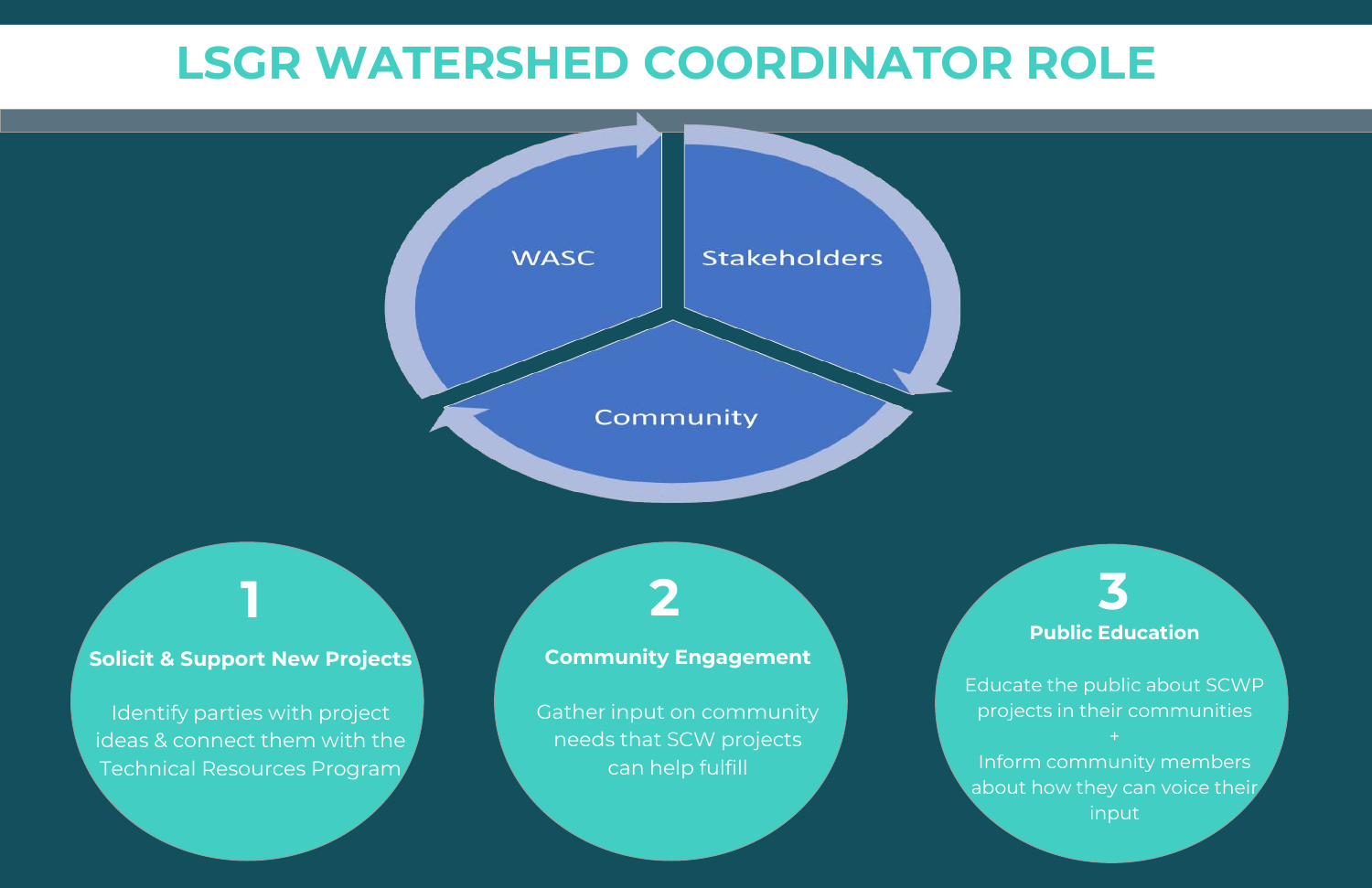

# LSGR – LA COUNTY SCWP TASKS

1. FACILITATE COMMUNITY ENGAGEMENT IN SCWP



2. IDENTIFY AND DEVELOP PROJECT CONCEPTS



3. WORK WITH TECHNICAL ASSISTANCE TEAMS



4. FACILITATE IDENTIFICATION AND REPRESENTATION OF COMMUNITY PRIORITIES



5. INTEGRATE PRIORITIES THROUGH PARTNERNSHIPS AND EXTENSIVE NETWORKS



6. COST-SHARE PARTNERS



7. LEVERAGE FUNDING



8. LOCAL STAKEHOLDER EDUCATION



9. WATERSHED COORDINATOR COLLABORATION

 $\star$  Ohanallers  $\star$ 

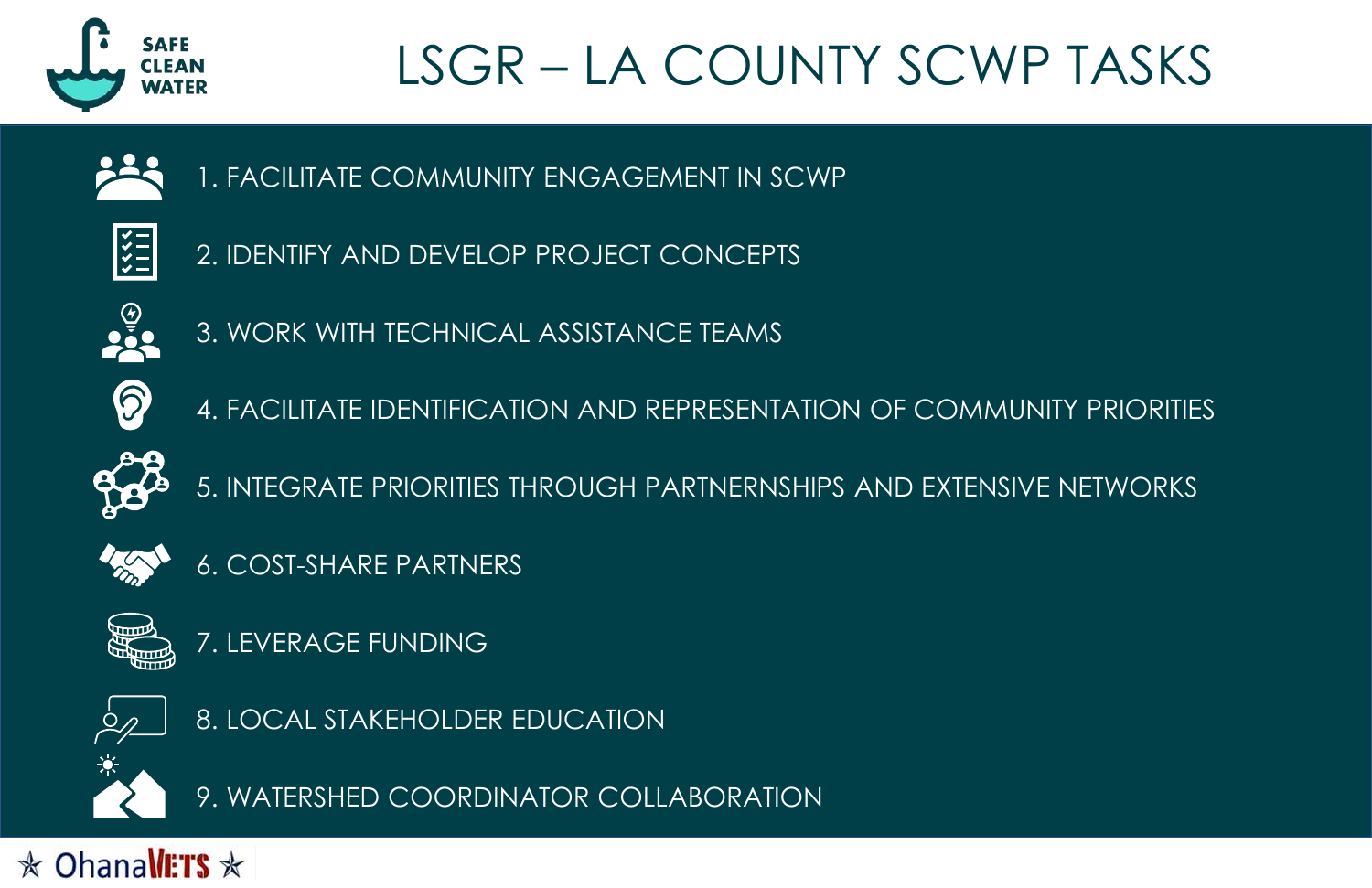- October 2021 through December 2021
	- First stakeholder workshop on October 16, 2021
		- Develop program, presentation, etc.
		- Develop stakeholder list, update social media tools, and fine tune the WebEx online meeting format for the workshop
		- 1 hour event was attended by 25 attendees
		- Survey regarding large- and small-scale project concepts conducted during event
		- Results and workshop presentation shared with attendees post-workshop
- Program updates given at Watershed Management Group Meetings (Los Cerritos Channel and LSGR)
- Meetings with proponents of identified project concepts
- Coordination and meetings with other Watershed Coordinators
- Participated in "Equity in Water" Trainings



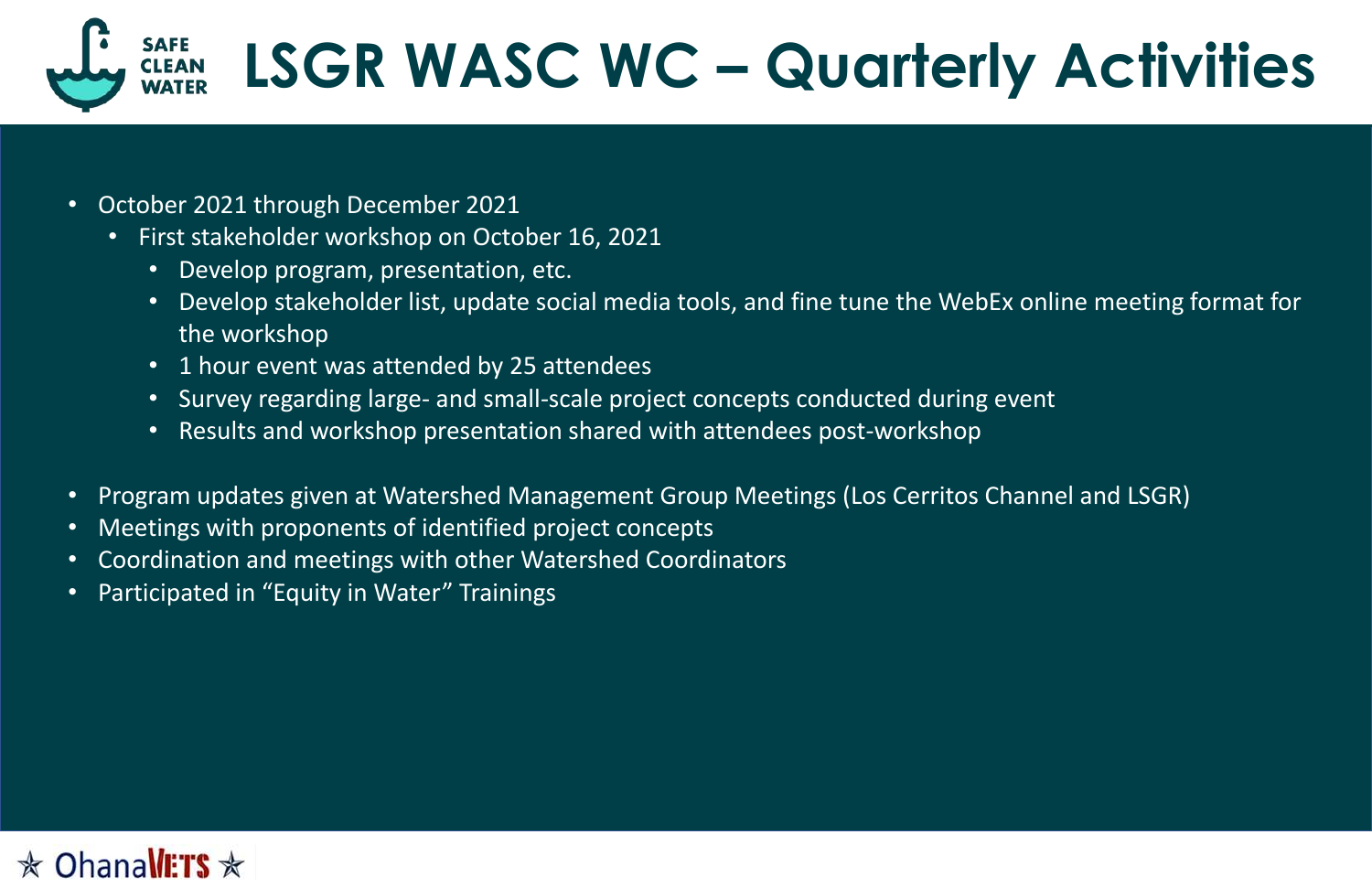### **1. 2022 Calendar Year Look Ahead**

- ✓ **February 17th Joint Workshop with LLAR/LSGR**
- ✓ **Update of Strategic Outreach and Education Plan ("SOEP")**
- ✓ **Host of March Joint Watershed Coordinator ("WC") Meeting (all WCs)**
- ✓ **Presentation at Gateway Water Management Authority Board Meeting – March**
- ✓ **Presentation at Lower LA/Lower SG Integrated Regional Water Mgmt Steering Committee – March**
- ✓ **Educational Event pending at Groundwater Festival at WRD's Al Robles Center – Pico Rivera – Early Summer**

### **2. Project Identification & GAP Program**

- ✓ **Continue meetings with proponents for potential Technical Resource Funding, Design and Construction Funding**
	- ✓ **Discussed technical approaches and possible inclusion in GAP Analysis**
	- ✓ **Discussed needed elements and identified possible funding partners**
	- ✓ **Facilitated contacts with possible institutionall, technical and local partners**

### $\star$  OhanallETS  $\star$





# **LSGR WASC WC – Activities**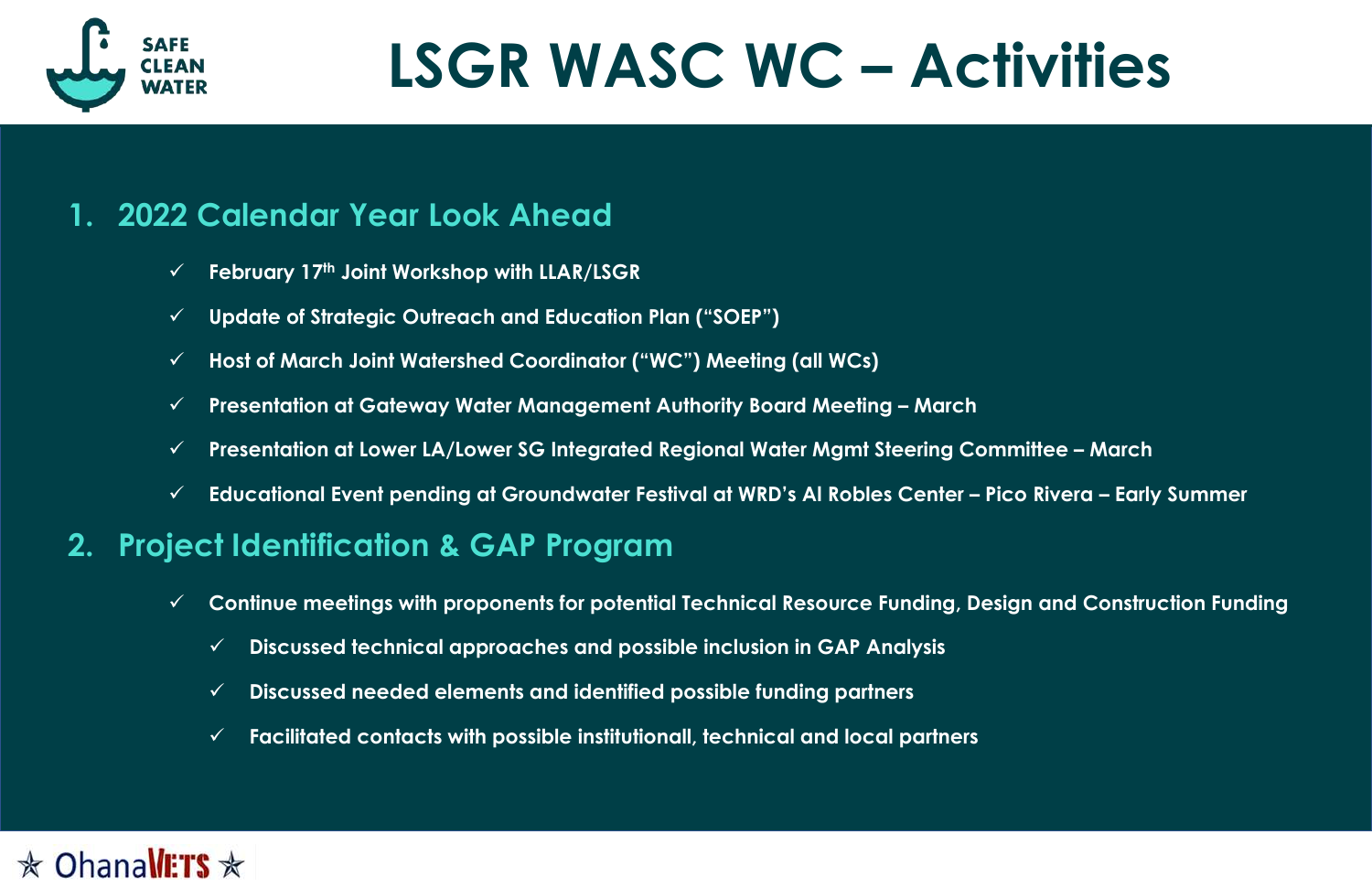### **3. Collaborate with Neighboring Watershed WCs for SharedIdeas/Information/Formats/Events**

- ✓ **Lower Los Angeles River (Meetings, Emails and Phone Calls)**
- ✓ **Joint WC Monthly Meetings (all WCs)**

## **4. Review Local, State and Federal Funding Opportunities**

- ✓ **Governor's Drought Funding Program**
- ✓ **President's Infrastructure Funding Program**
- ✓ **Rivers and Mountains Conservancy Programs**
- ✓ **Integrated Regional Water Management "IRWM" Infrastructure Round 2 Program**
- ✓ **IRWM Disadvantaged Community Involvement Program**







# **LSGR WASC WC – Activities**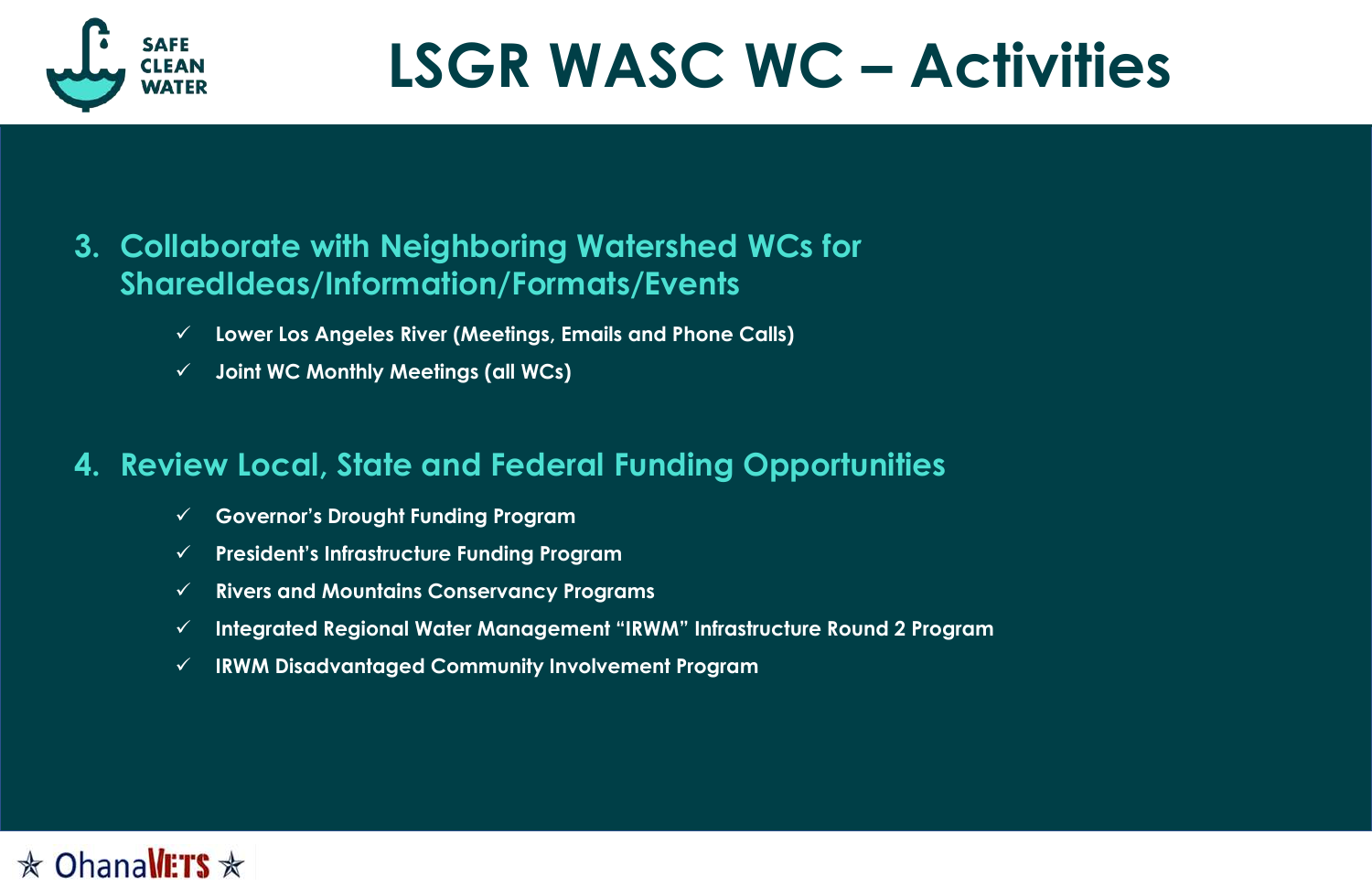

- Invitation sent to stakeholders, proponents of projects from other funding programs, WASC Members beginning on January 31st
- Invitation posted on Twitter, Facebook and Instagram regularly beginning January 31st
- Invitation posted on website at [www.cleanwatervision.com](http://www.cleanwatervision.com/) on January 31st





THE IRWM DISADVANTAGED COMMUNITY INVOLVEMENT **PROGRAM** 

Peter Massey from TreePeople will cover what the steps are to develop a project that meets a community need and how this Program works with the Safe Clean Water Program.



## $\star$  Ohanallers  $\star$

#### Are you involved in the development of stormwater project and considering applying to the Safe Clean Water Program for funding?

### JOIN US FOR A FREE VIRTUAL WORKSHOP ABOUT TIPS ON THE **COMMUNITY ENGAGEMENT FOCUS OF THE PROGRAM** Thursday, February 17th 2022 | 4:00 - 5:00 PM



THIS WORKSHOP WILL INCLUDE:

#### THE URBAN ORCHARD COMMUNITY **ENGAGEMENT PROCESS**

The Trust for Public Lands will discuss their community engagement process used for the City of South Gate's Urban Orchard Project. This project was awarded \$5,4 million in Safe Clean Water Funding in 2021.



### **REGISTER HERE** (password: water)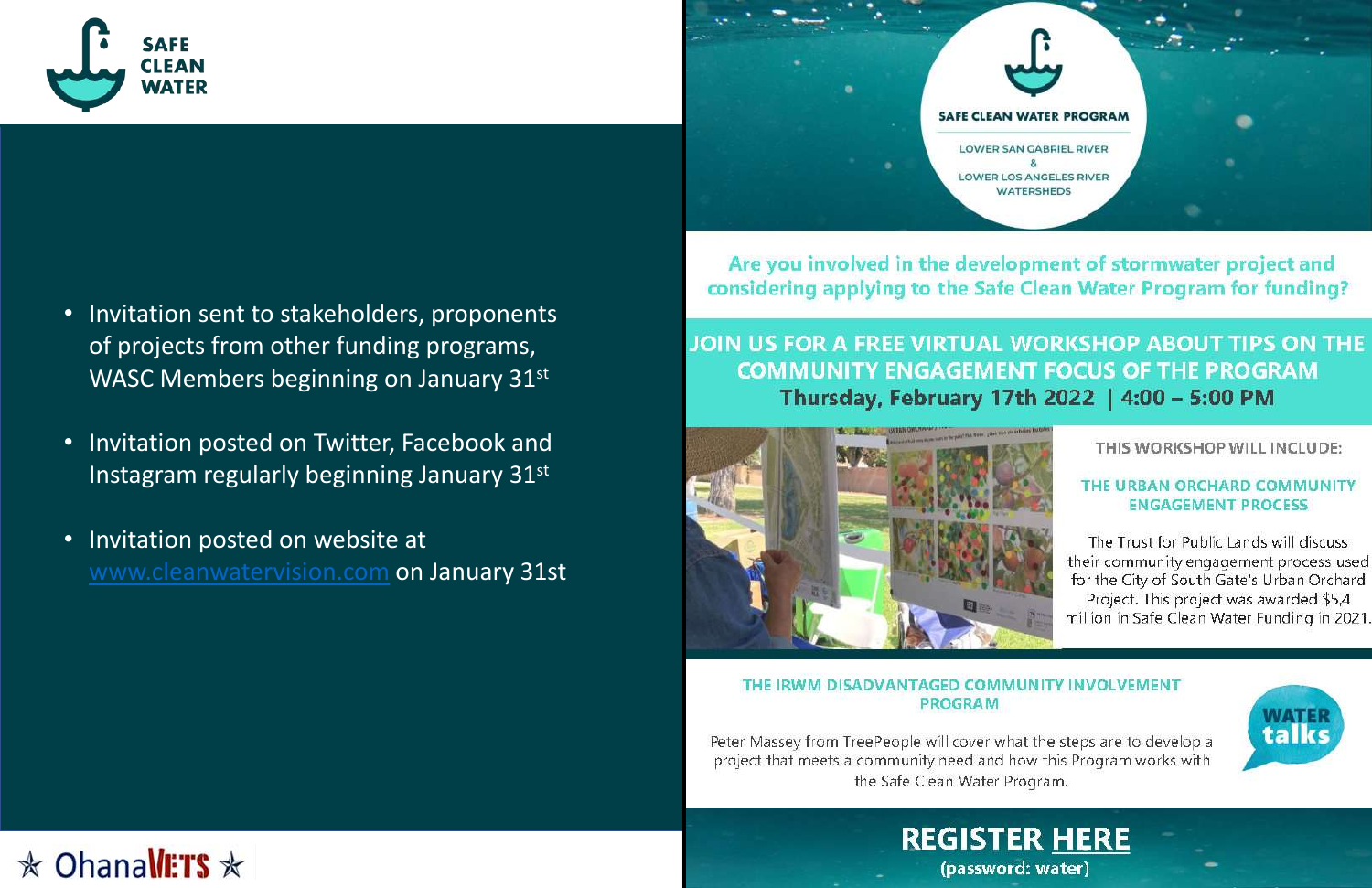

# **LSGR – POTENTIAL PROJECTS/CONCEPTS**





**☆ OhanaWETS ☆** 



**RESERVATION** 

. Install treatment train at drain inlets to filter trash and sediment

Grading and Drainage conditions

#### Hawaiian Gardens Urban Trail/Park Improvement *(Hawaiian Gardens)* <sup>5</sup>